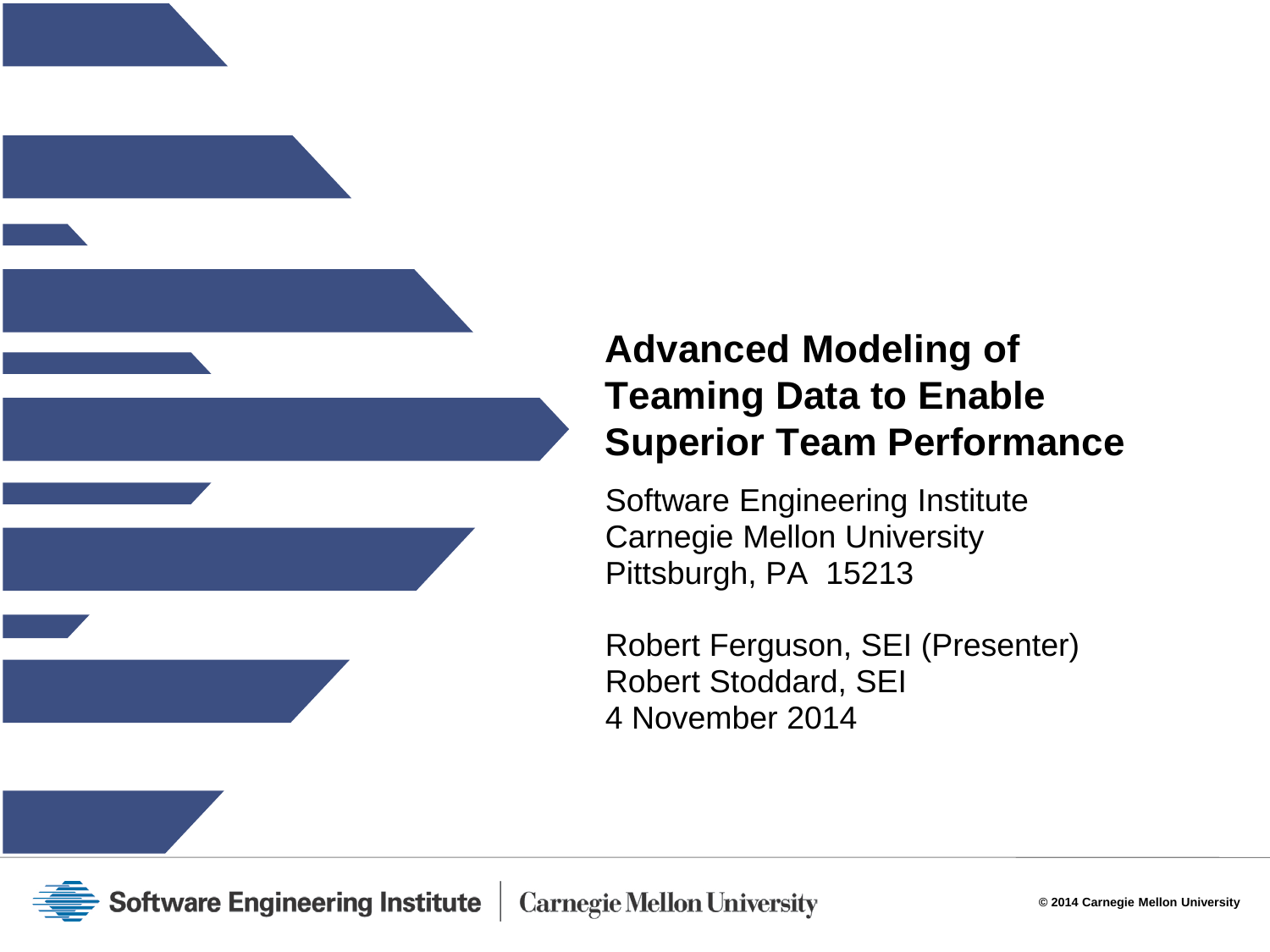| <b>Report Documentation Page</b>                                                                                                                                                                                                                                                                                                                                                                                                                                                                                                                                                                                                                                                                                                                                                                                                                                   |                                                         |                              |                                                   | Form Approved<br>OMB No. 0704-0188 |                                                    |  |  |  |
|--------------------------------------------------------------------------------------------------------------------------------------------------------------------------------------------------------------------------------------------------------------------------------------------------------------------------------------------------------------------------------------------------------------------------------------------------------------------------------------------------------------------------------------------------------------------------------------------------------------------------------------------------------------------------------------------------------------------------------------------------------------------------------------------------------------------------------------------------------------------|---------------------------------------------------------|------------------------------|---------------------------------------------------|------------------------------------|----------------------------------------------------|--|--|--|
| Public reporting burden for the collection of information is estimated to average 1 hour per response, including the time for reviewing instructions, searching existing data sources, gathering and<br>maintaining the data needed, and completing and reviewing the collection of information. Send comments regarding this burden estimate or any other aspect of this collection of information,<br>including suggestions for reducing this burden, to Washington Headquarters Services, Directorate for Information Operations and Reports, 1215 Jefferson Davis Highway, Suite 1204, Arlington<br>VA 22202-4302. Respondents should be aware that notwithstanding any other provision of law, no person shall be subject to a penalty for failing to comply with a collection of information if it<br>does not display a currently valid OMB control number. |                                                         |                              |                                                   |                                    |                                                    |  |  |  |
| 1. REPORT DATE<br>04 NOV 2014                                                                                                                                                                                                                                                                                                                                                                                                                                                                                                                                                                                                                                                                                                                                                                                                                                      |                                                         | 2. REPORT TYPE               |                                                   | <b>3. DATES COVERED</b>            | 00-00-2014 to 00-00-2014                           |  |  |  |
| <b>4. TITLE AND SUBTITLE</b>                                                                                                                                                                                                                                                                                                                                                                                                                                                                                                                                                                                                                                                                                                                                                                                                                                       |                                                         |                              |                                                   |                                    | 5a. CONTRACT NUMBER                                |  |  |  |
| <b>Advanced Modeling of Teaming Data to Enable Superior Team</b>                                                                                                                                                                                                                                                                                                                                                                                                                                                                                                                                                                                                                                                                                                                                                                                                   |                                                         |                              |                                                   |                                    | <b>5b. GRANT NUMBER</b>                            |  |  |  |
| <b>Performance</b>                                                                                                                                                                                                                                                                                                                                                                                                                                                                                                                                                                                                                                                                                                                                                                                                                                                 |                                                         |                              |                                                   |                                    | 5c. PROGRAM ELEMENT NUMBER                         |  |  |  |
| 6. AUTHOR(S)                                                                                                                                                                                                                                                                                                                                                                                                                                                                                                                                                                                                                                                                                                                                                                                                                                                       |                                                         |                              |                                                   |                                    | <b>5d. PROJECT NUMBER</b>                          |  |  |  |
|                                                                                                                                                                                                                                                                                                                                                                                                                                                                                                                                                                                                                                                                                                                                                                                                                                                                    |                                                         |                              |                                                   |                                    | 5e. TASK NUMBER                                    |  |  |  |
|                                                                                                                                                                                                                                                                                                                                                                                                                                                                                                                                                                                                                                                                                                                                                                                                                                                                    |                                                         |                              |                                                   |                                    | <b>5f. WORK UNIT NUMBER</b>                        |  |  |  |
| 7. PERFORMING ORGANIZATION NAME(S) AND ADDRESS(ES)<br><b>Carnegie Mellon University, Software Engineering</b><br>Institute, Pittsburgh, PA, 15213                                                                                                                                                                                                                                                                                                                                                                                                                                                                                                                                                                                                                                                                                                                  |                                                         |                              |                                                   |                                    | 8. PERFORMING ORGANIZATION<br><b>REPORT NUMBER</b> |  |  |  |
|                                                                                                                                                                                                                                                                                                                                                                                                                                                                                                                                                                                                                                                                                                                                                                                                                                                                    | 9. SPONSORING/MONITORING AGENCY NAME(S) AND ADDRESS(ES) |                              | 10. SPONSOR/MONITOR'S ACRONYM(S)                  |                                    |                                                    |  |  |  |
|                                                                                                                                                                                                                                                                                                                                                                                                                                                                                                                                                                                                                                                                                                                                                                                                                                                                    |                                                         |                              |                                                   |                                    | <b>11. SPONSOR/MONITOR'S REPORT</b><br>NUMBER(S)   |  |  |  |
| 12. DISTRIBUTION/AVAILABILITY STATEMENT<br>Approved for public release; distribution unlimited                                                                                                                                                                                                                                                                                                                                                                                                                                                                                                                                                                                                                                                                                                                                                                     |                                                         |                              |                                                   |                                    |                                                    |  |  |  |
| <b>13. SUPPLEMENTARY NOTES</b>                                                                                                                                                                                                                                                                                                                                                                                                                                                                                                                                                                                                                                                                                                                                                                                                                                     |                                                         |                              |                                                   |                                    |                                                    |  |  |  |
| 14. ABSTRACT                                                                                                                                                                                                                                                                                                                                                                                                                                                                                                                                                                                                                                                                                                                                                                                                                                                       |                                                         |                              |                                                   |                                    |                                                    |  |  |  |
| <b>15. SUBJECT TERMS</b>                                                                                                                                                                                                                                                                                                                                                                                                                                                                                                                                                                                                                                                                                                                                                                                                                                           |                                                         |                              |                                                   |                                    |                                                    |  |  |  |
| 16. SECURITY CLASSIFICATION OF:                                                                                                                                                                                                                                                                                                                                                                                                                                                                                                                                                                                                                                                                                                                                                                                                                                    | 17. LIMITATION OF                                       | 18. NUMBER                   | 19a. NAME OF                                      |                                    |                                                    |  |  |  |
| a. REPORT<br>unclassified                                                                                                                                                                                                                                                                                                                                                                                                                                                                                                                                                                                                                                                                                                                                                                                                                                          | b. ABSTRACT<br>unclassified                             | c. THIS PAGE<br>unclassified | <b>ABSTRACT</b><br>Same as<br><b>Report (SAR)</b> | OF PAGES<br>18                     | <b>RESPONSIBLE PERSON</b>                          |  |  |  |

**Standard Form 298 (Rev. 8-98)**<br>Prescribed by ANSI Std Z39-18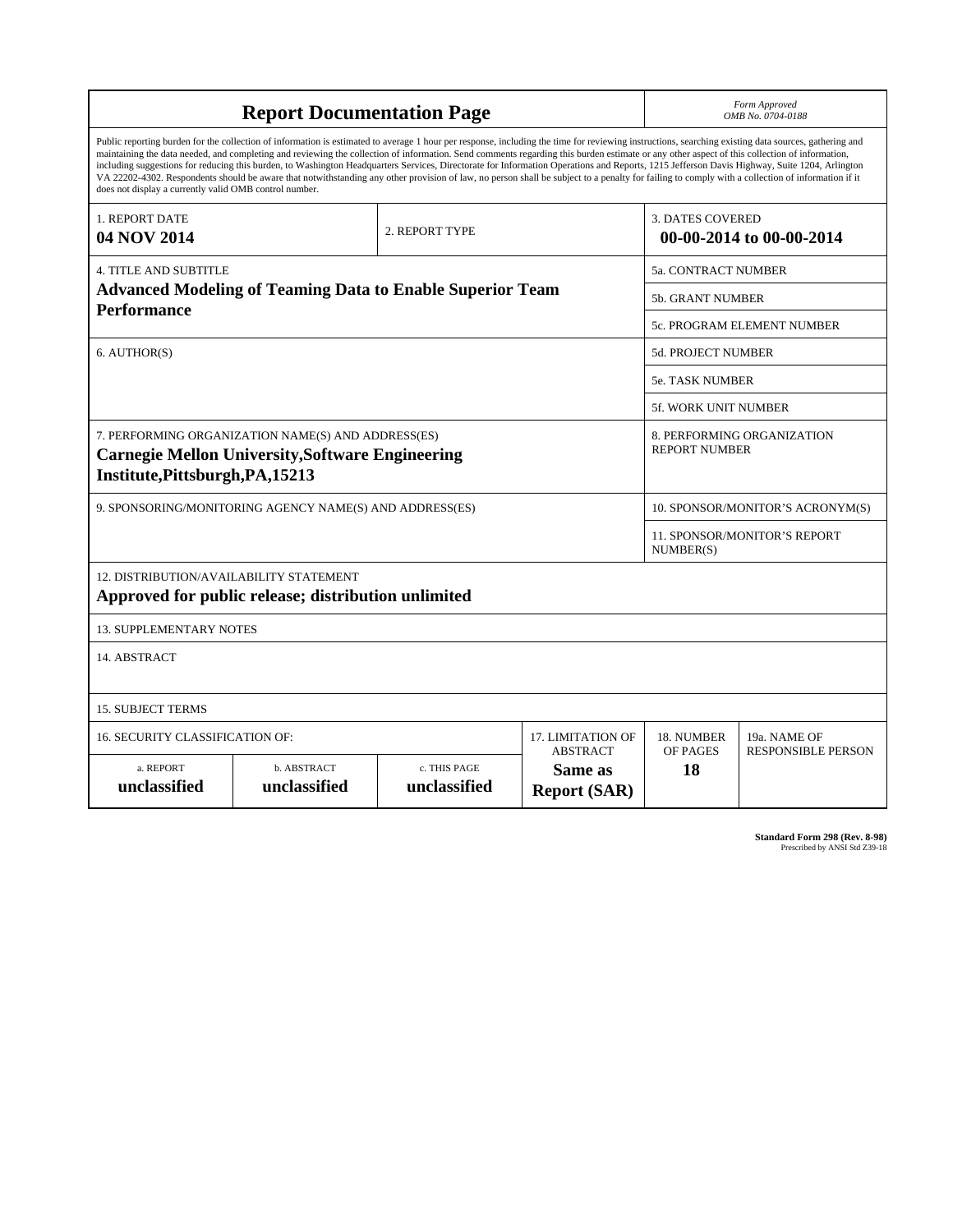Copyright 2014 Carnegie Mellon University

This material is based upon work funded and supported by the Department of Defense under Contract No. FA8721-05-C-0003 with Carnegie Mellon University for the operation of the Software Engineering Institute, a federally funded research and development center.

NO WARRANTY. THIS CARNEGIE MELLON UNIVERSITY AND SOFTWARE ENGINEERING INSTITUTE MATERIAL IS FURNISHED ON AN "AS-IS" BASIS. CARNEGIE MELLON UNIVERSITY MAKES NO WARRANTIES OF ANY KIND, EITHER EXPRESSED OR IMPLIED, AS TO ANY MATTER INCLUDING, BUT NOT LIMITED TO, WARRANTY OF FITNESS FOR PURPOSE OR MERCHANTABILITY, EXCLUSIVITY, OR RESULTS OBTAINED FROM USE OF THE MATERIAL. CARNEGIE MELLON UNIVERSITY DOES NOT MAKE ANY WARRANTY OF ANY KIND WITH RESPECT TO FREEDOM FROM PATENT, TRADEMARK, OR COPYRIGHT INFRINGEMENT.

This material has been approved for public release and unlimited distribution except as restricted below.

This material may be reproduced in its entirety, without modification, and freely distributed in written or electronic form without requesting formal permission. Permission is required for any other use. Requests for permission should be directed to the Software Engineering Institute at permission@sei.cmu.edu.

CMMI® is registered in the U.S. Patent and Trademark Office by Carnegie Mellon University.

Team Software Process<sup>SM</sup> and TSP<sup>SM</sup> are service marks of Carnegie Mellon University.

DM-0001864

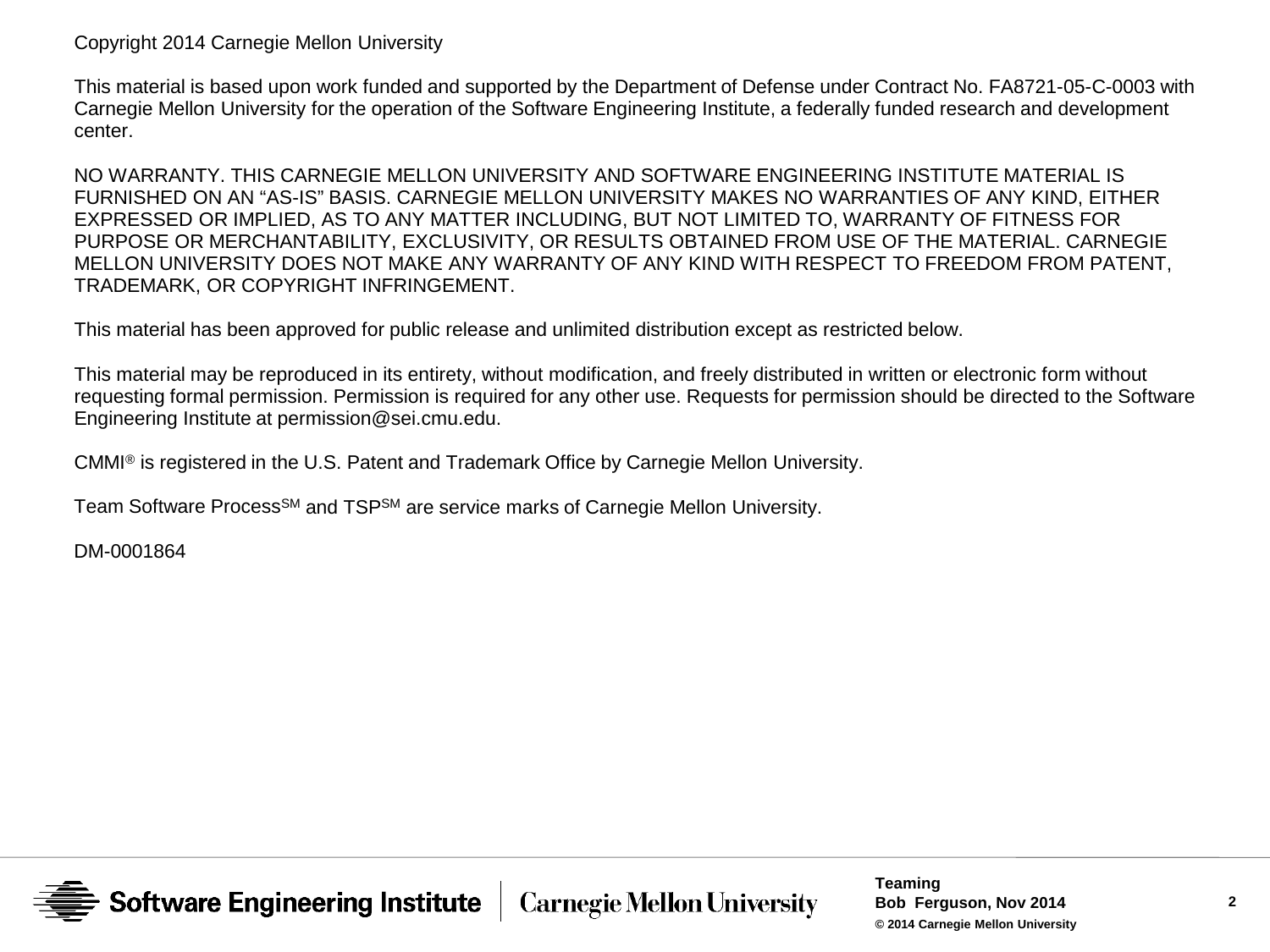# **Problem and Introduction**

Continues work reported at 2009 TSP Symposium

309th SMXG (Hill AFB) has had a long-term initiative to improve performance based on CMMI $\circledR$  and TSP $\circledR$ .

### Work Progress

- Multi-year effort with SEI support and internal resource commitments
- Training in the basic SEI technologies plus extensive training in six-sigma methods.

#### Plan: sustain and improve

### **Goal: Improve quality, cost and schedule performance.**

- What can we monitor in-process? How?
- Can we demonstrate that team performance factors contribute to the desired program outcomes?
- Which practices are the most influential?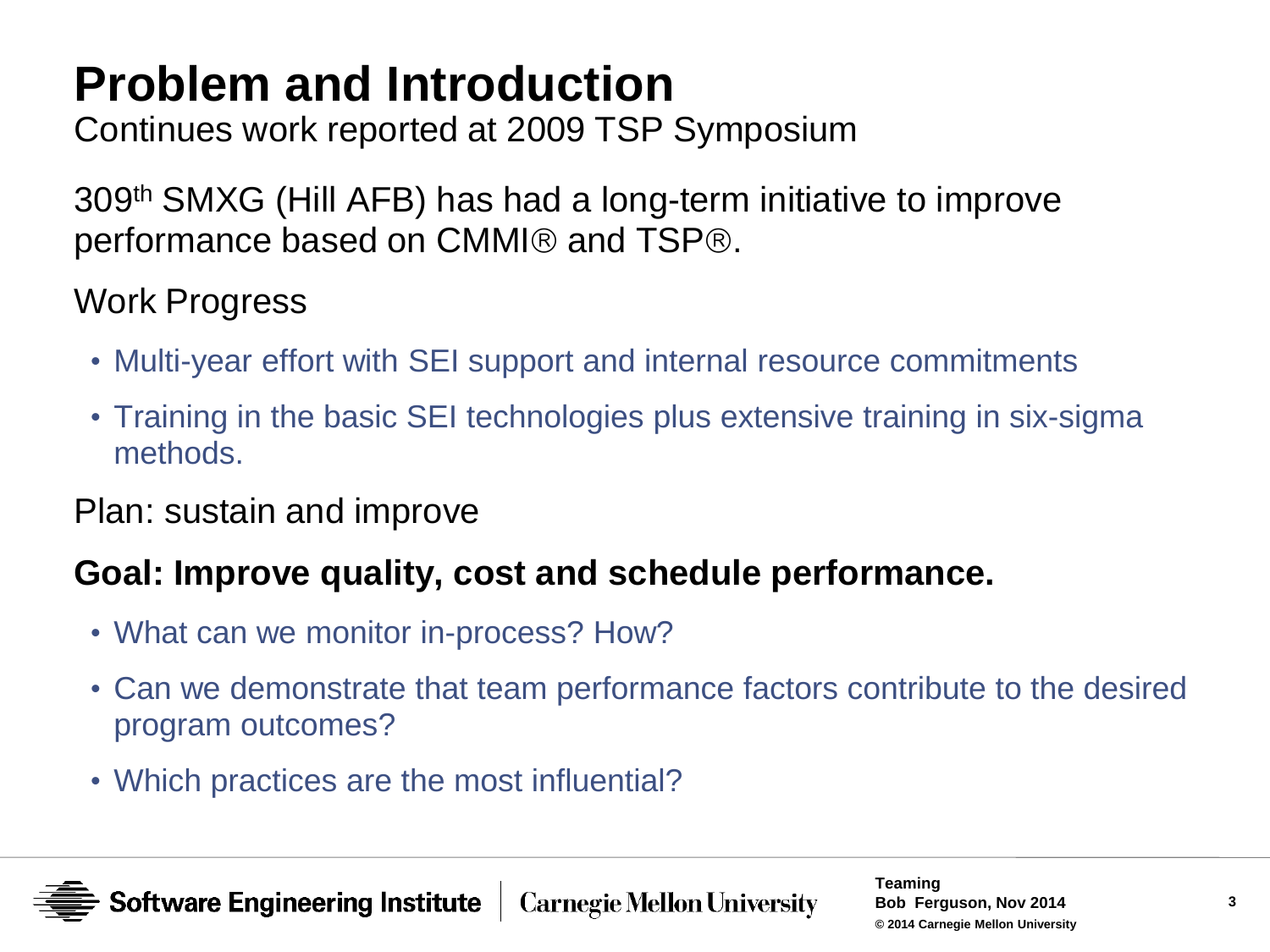## **Team Members**

| <b>Name</b>                        | <b>Info</b>                                                                         |
|------------------------------------|-------------------------------------------------------------------------------------|
| <b>Robert Ferguson (Presenter)</b> | Senior MTS, SEI                                                                     |
| <b>Robert Stoddard (Lead)</b>      | <b>Principal Researcher, SEI</b>                                                    |
| <b>Dan Bennett</b>                 | Senior Technical Program Manager, 309th<br><b>Software Maintenance Group</b>        |
| <b>Rushby Craig</b>                | Measurement Analysis Team Lead, 309th<br>Software Maintenance Group                 |
| <b>Lance Moore</b>                 | <b>Measurement Analysis Team Member, 309th</b><br><b>Software Maintenance Group</b> |
| Dave Webb                          | Senior Technical Program Manager, 309th<br><b>Software Maintenance Group</b>        |

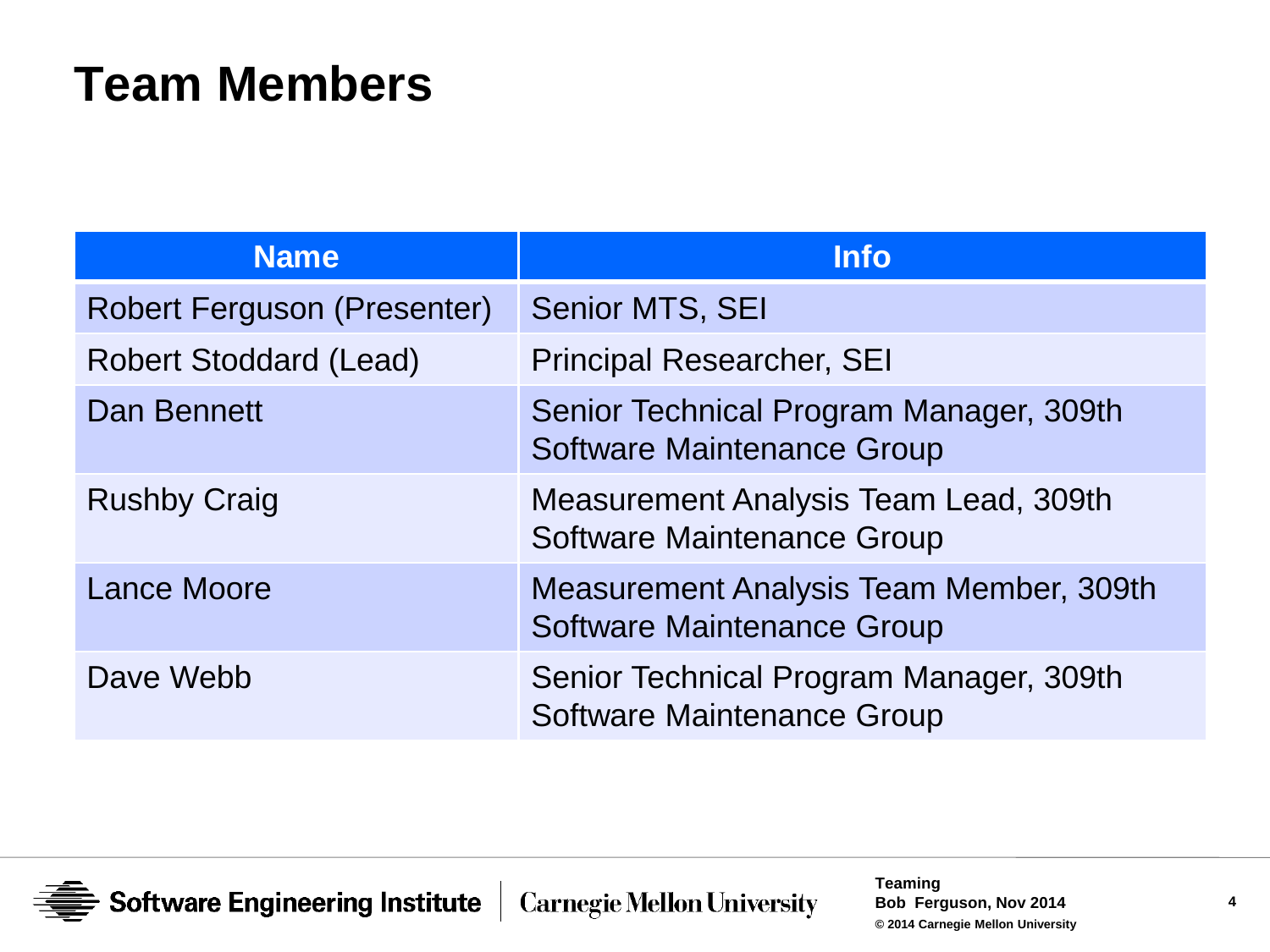

**Software Engineering Institute Carnegie Mellon University**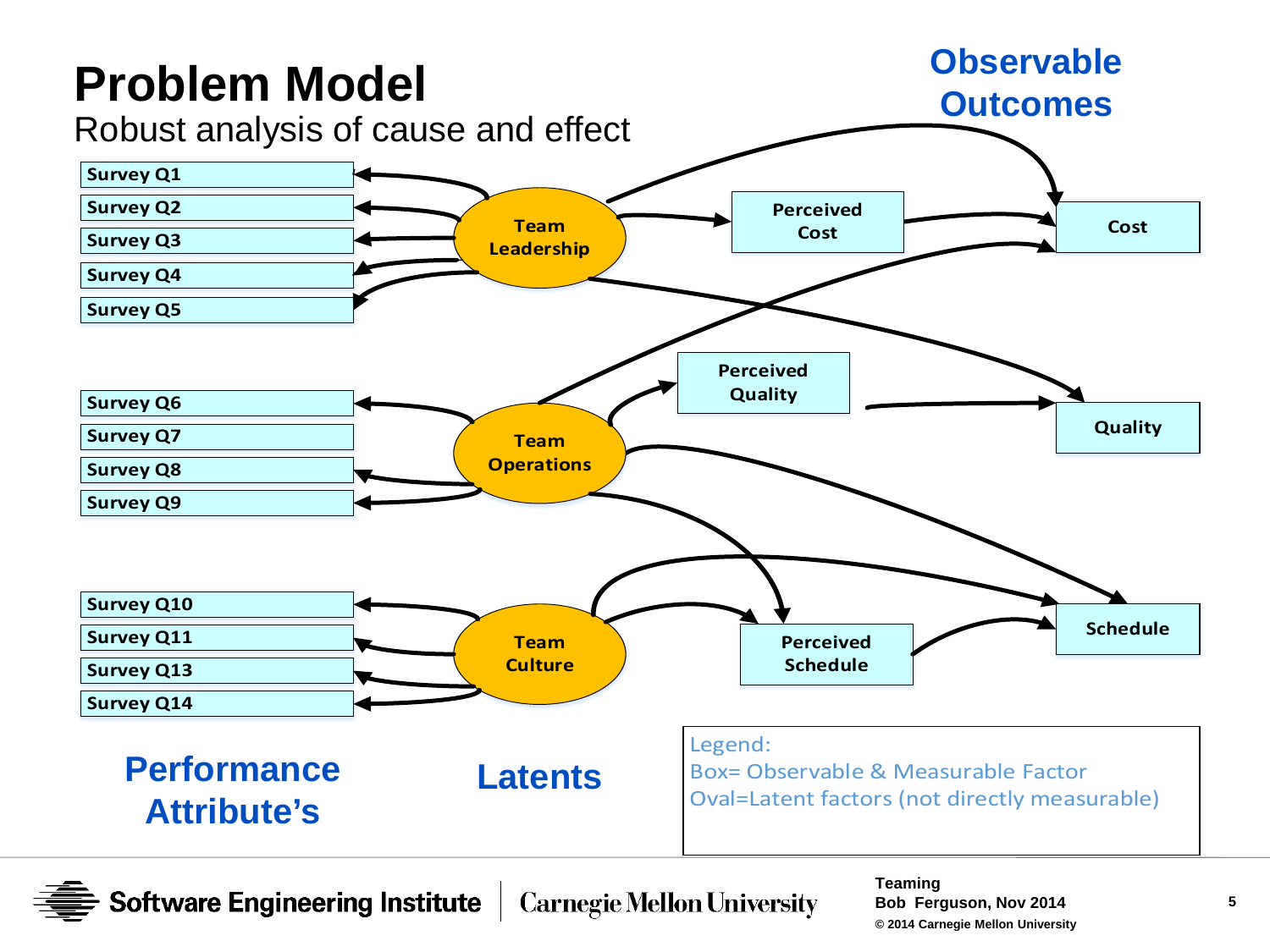# **Solution Approach**

Use team-based surveys to assess activities, attitudes and beliefs.

- Design surveys to reference essential TSP concepts.
- Data collection frequency aligned to frequency of TSP events:
	- launch, weekly meetings, monthly, quarterly and annual reviews
- Minimize cost to team by sampling strategy, limiting questions, limiting list of possible answers.
- Minimize cost to team by using Quatrics, web-based surveys.

Prepare for data analysis.

Report analysis to squadron leaders and group staff on quarterly basis.

## **Total number of survey questions = 105!**

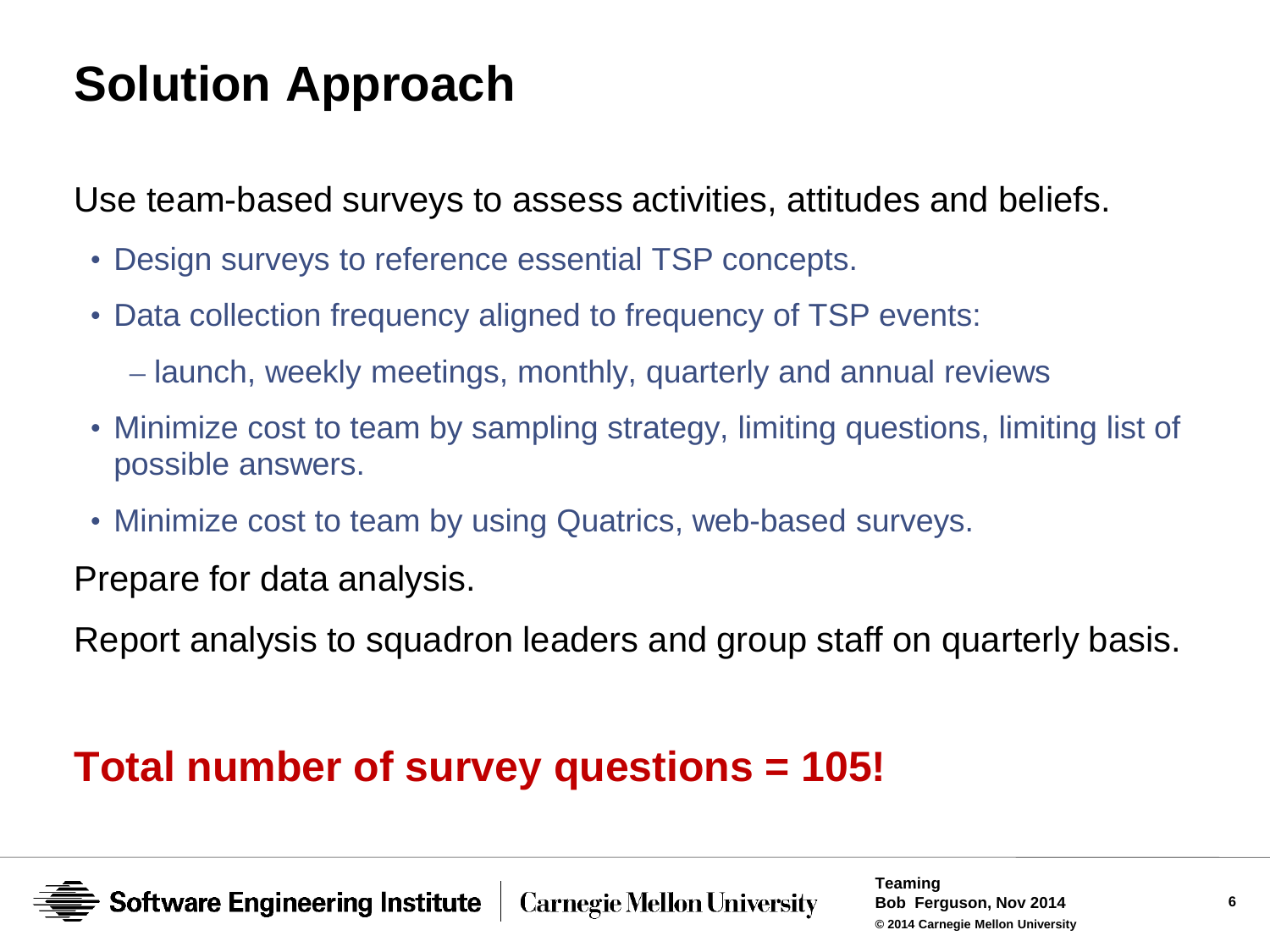# **Survey Design and Implementation**

Surveys began in January 2014

Sampling

- Randomly select sample from each team so no individual feels burdened.
- No one should receive more requests than 8/year
- Survey Design
	- Five online surveys based on type of activity monitored (e.g. launch).
	- Tested and verified questions with staff. (yes/no answers)

### Implementation

- Obtained Qualtrics license to create secure, anonymous survey links.
- Code survey
- Initiate surveys by team schedule (began with weekly and monthly ones)
- Response data analyzed with Excel

Analysis

• Performed jointly by SEI and 309th SMXG

Report at both squadron and group level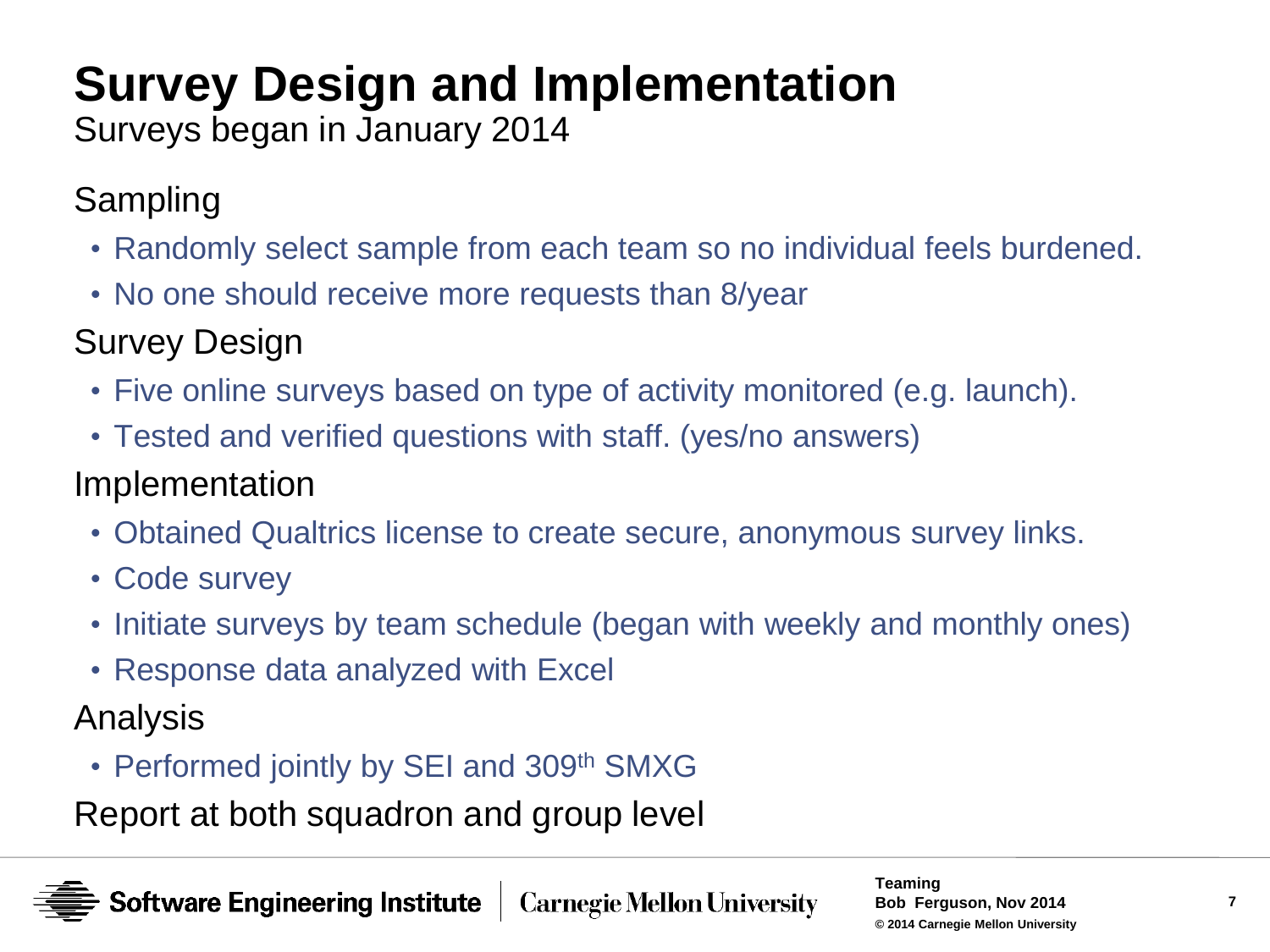# **Nature of Team Survey Concerns**

Observations and Assessment of Performance and Behavior

#### Leadership

• Clarity of goals, quality suffering, employee role satisfaction, motivation, team member's satisfaction, prioritization of work, measurement of performance, team decisions, change in direction, team conflicts, poor performance from members

#### **Operational**

• Load balancing, not following process, meetings, progress reviews, no impact analysis, consensus on team decisions, ideas for improvement, improvement data collection, stakeholder involvement, number of tasks, ask for help, customer involvement, checklists, problem tracking, collection of data, communication, stress and overtime

#### **Cultural**

• Face time, team cooperation, individual commitment, submit ideas for improvement

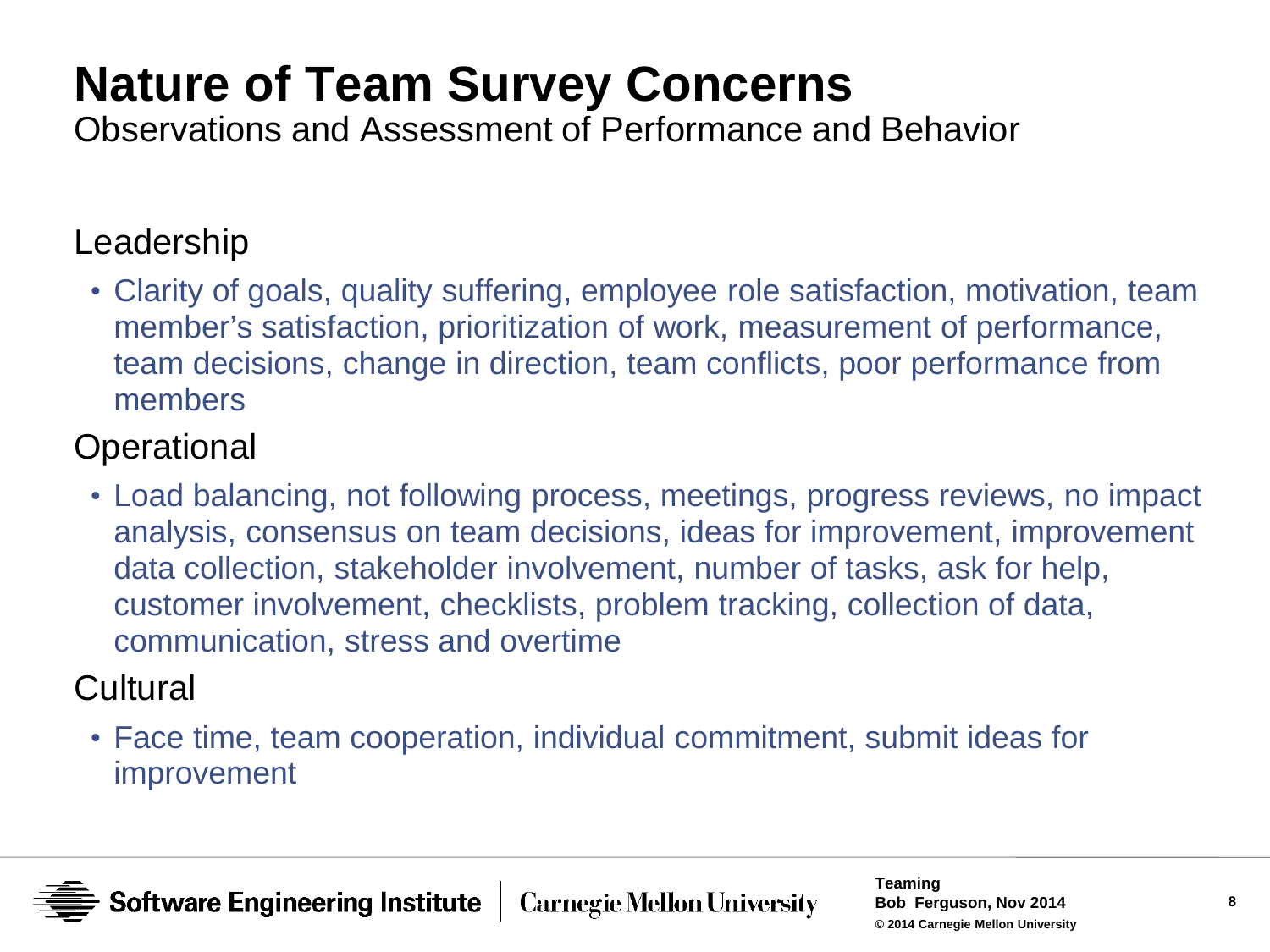## **Nature of Survey Questions (the outcomes)**

Questions about Perceived Performance (were asked at the end of each survey)

Q13. Describe your team performance at this point in time.

|                            | Worse than Plan | On Plan<br>and the participant countries the control | Better than Plan | Don't Know |
|----------------------------|-----------------|------------------------------------------------------|------------------|------------|
| Quality                    |                 |                                                      |                  |            |
| Cost                       |                 |                                                      |                  |            |
| Schedule<br>a postpanova p |                 |                                                      |                  |            |

*Intent is to analyze the ability to predict these outcome measures based on the preceding leading indicators*

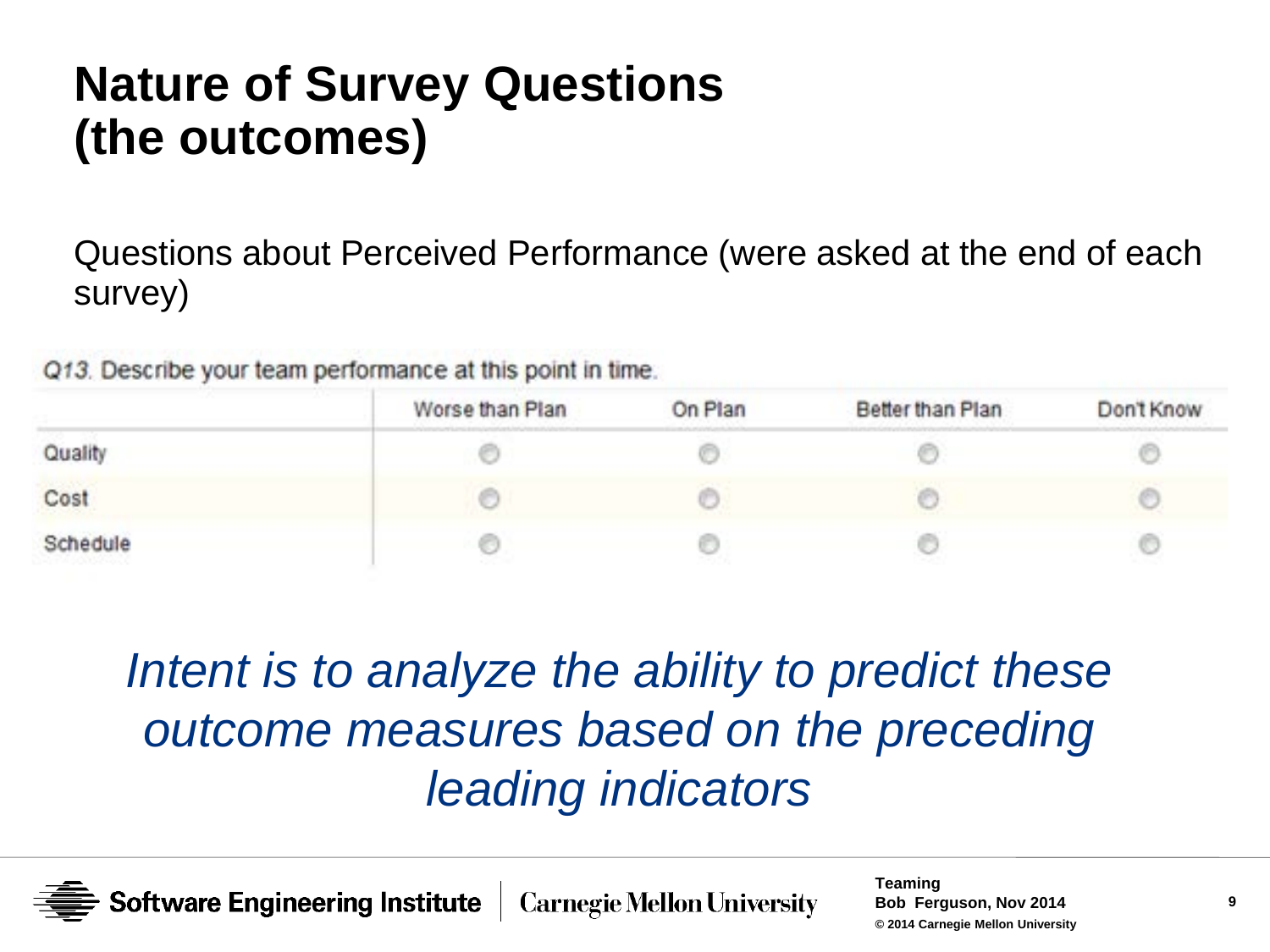## **Response Rates**

The Weekly Survey Response Rate has been about 50% The Monthly Survey Response Rate has been about 43% The Quarterly Survey Response Rate has been about 40%



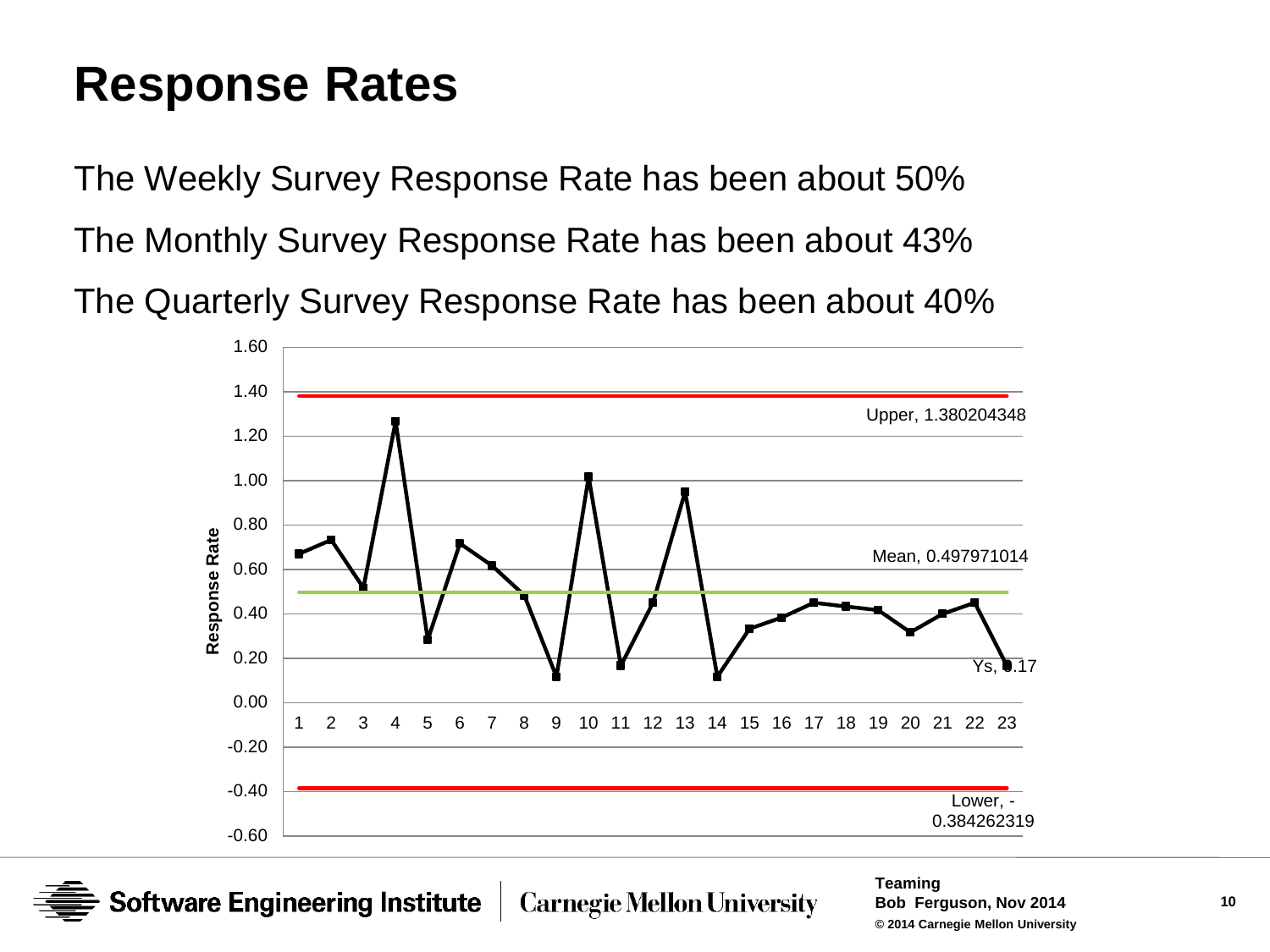# **Some Interesting Overall Question Results**

|                                                                                       | <b>Yes</b> | No  |
|---------------------------------------------------------------------------------------|------------|-----|
| Did your team leader properly deal with any poor performers on your team? (5)         | 68%        | 31% |
| Were you aware of team conflicts that were not resolved in a timely manner? (6)       | 14%        | 85% |
| Were you aware of team members unhappy with their assigned work? (11)                 | 33%        | 65% |
| Were you aware of important team decisions that were missed or late? (12)             | 29%        | 69% |
| Did your team reach consensus when needed on key team decisions? (5)                  | 85%        | 14% |
| Did you collect your own personal quality data? (28)                                  | 44%        | 53% |
| Did you observe team members under unusual stress or working excessive overtime? (31) | 28%        | 69% |
| Was there an open climate to submit ideas for improvement? (1)                        | 87%        | 13% |
| Was open discussion and individual commitment demonstrated within your team? (2)      | 89%        | 11% |
| Were you satisfied with the degree of internal team cooperation? (3)                  | 87%        | 12% |
| Were you satisfied with the degree of one-to-one face time you experienced with your  |            |     |
| team leader? (4)                                                                      | 85%        | 14% |

#### *Almost all questions depicted statistically significant differences among squadrons*

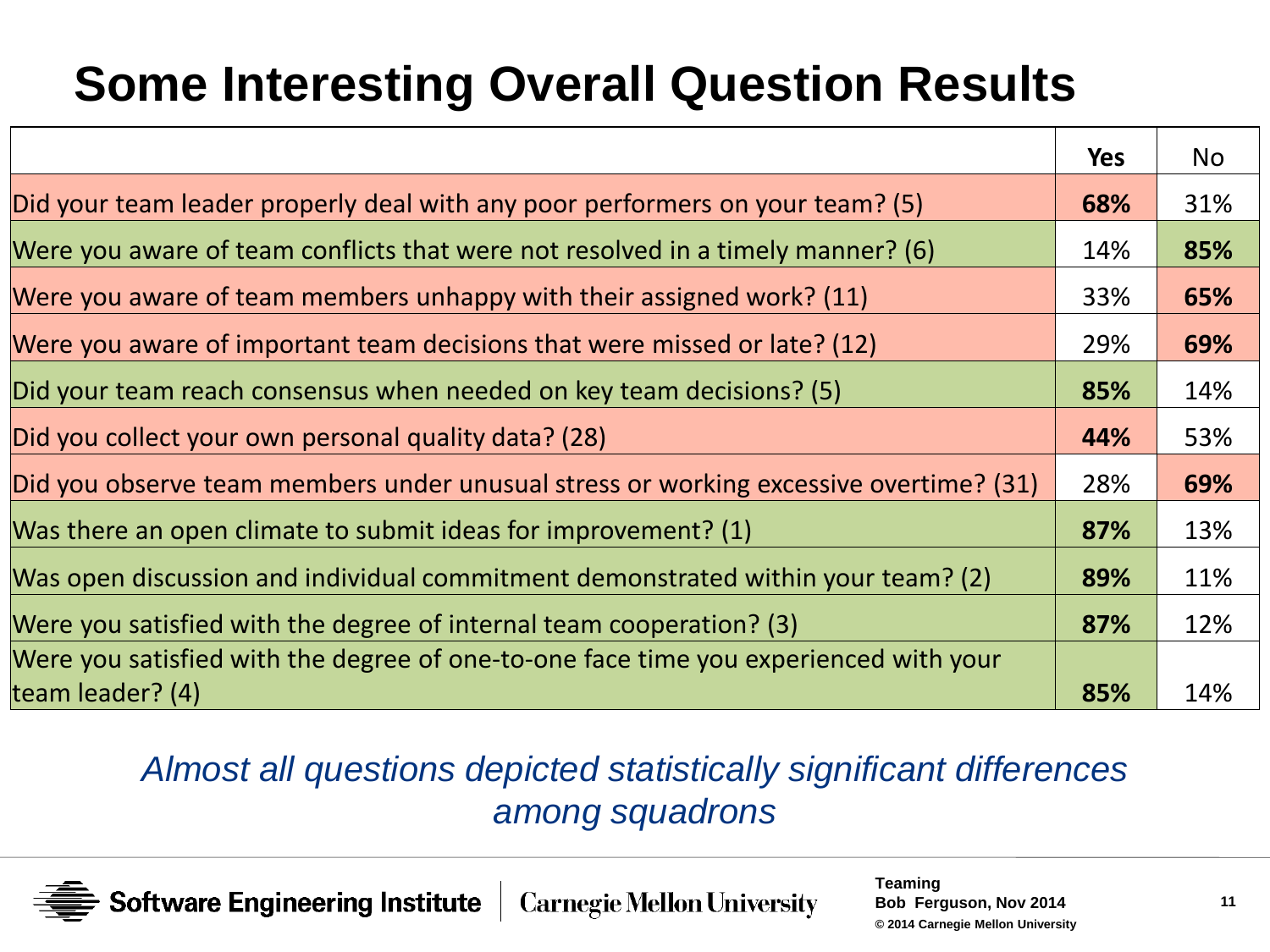# **Results - 01**

## Questions that were most significantly **related to the quality outcome**:

- Were you satisfied with the quality and timeliness of team improvement data collected?
- Were you satisfied with the frequency and nature of team communications?
- Were you satisfied with the degree to which process problems were tracked, handled and resolved in a timely fashion?
- Was there an open climate to submit ideas for improvement?
- Were you aware of quality suffering to meet other goals? (No)
- Were you satisfied with the degree to which process guidance and checklists were used?
- Were you satisfied with the degree of internal team cooperation?
- Were you unclear about any of the primary team goals? (No)
- Were you dissatisfied with the number of recurring issues faced by the team?
- Were you satisfied with the actual versus planned number of quality reviews held within your team?
- Were you satisfied with the action taken based on quality measures collected within your team?

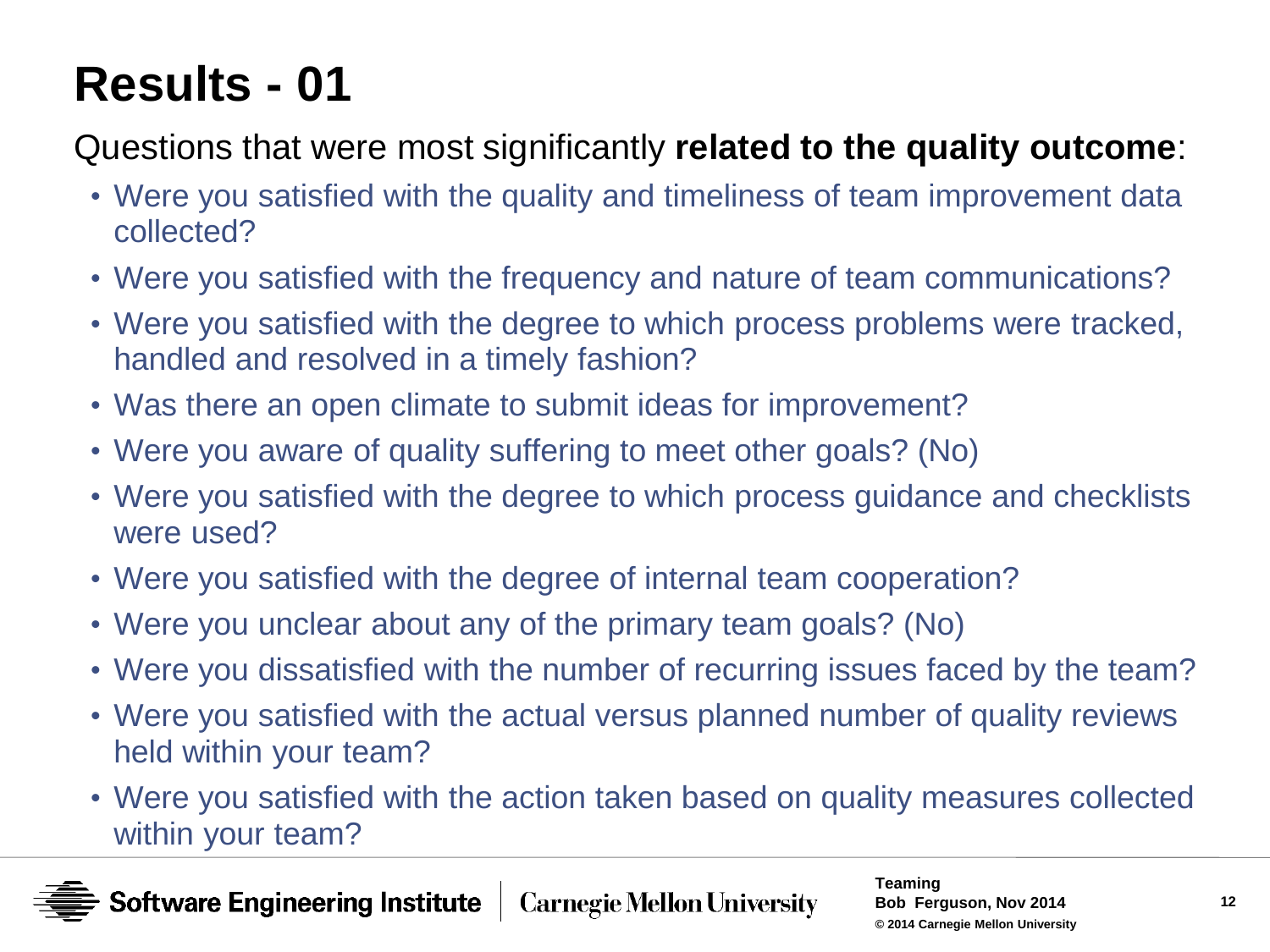# **Results - 02**

Question that was most significant **with the schedule outcome**:

- Were you satisfied with how your team prioritized work?
- Were you dissatisfied with the number of recurring issues faced by the team?
- Were you satisfied with the action taken based on quality measures collected within your team?

#### Questions that were significant **with the cost outcome**:

- Were you dissatisfied with the number of recurring issues faced by the team?
- Were you dissatisfied with the team's working conditions or available tools and technology? (No)

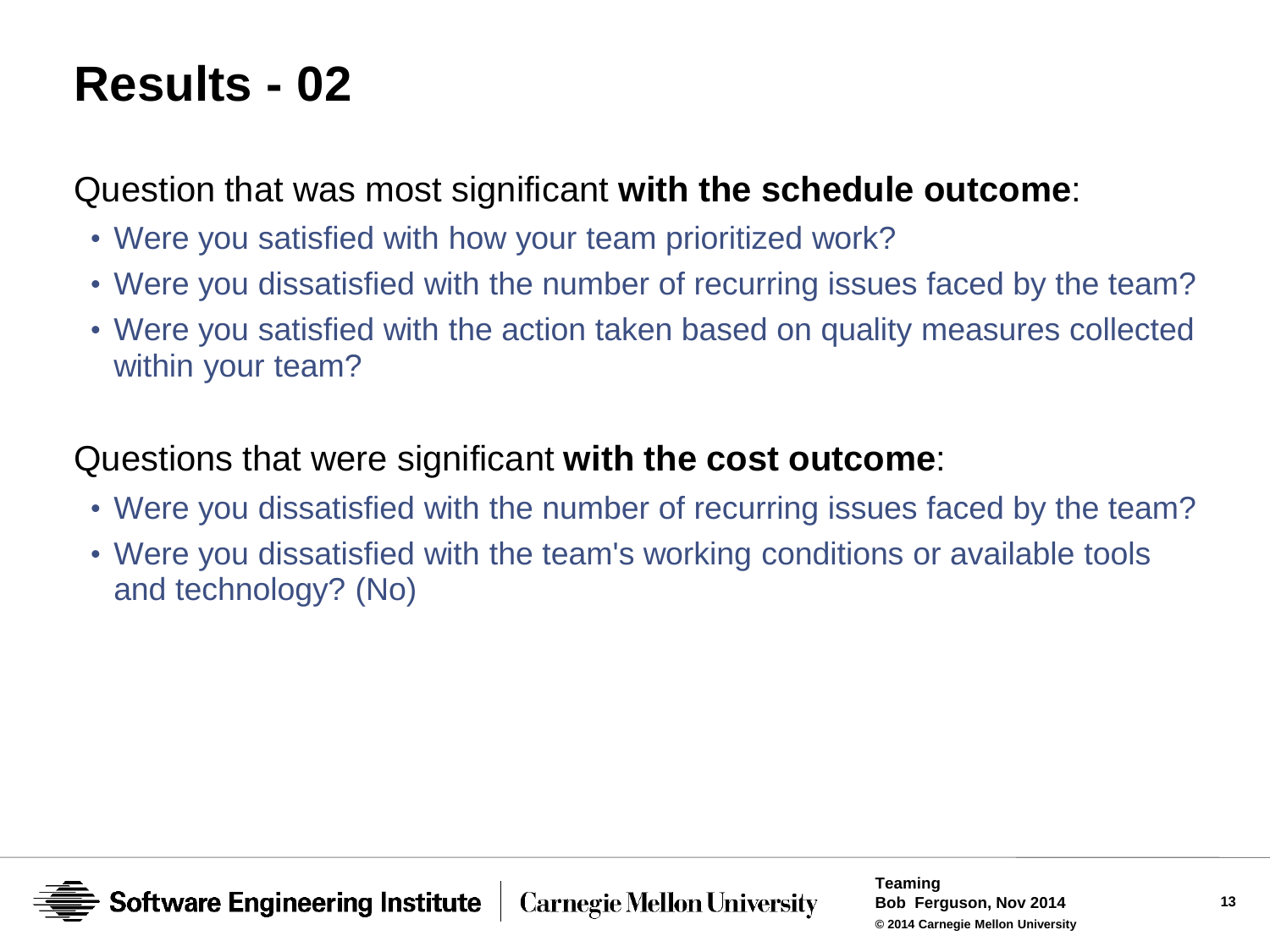## **Statistical Process Control Chart (p chart) for Each Survey Question**

Enables each question to become an early warning radar!



**Software Engineering Institute** 

**Carnegie Mellon University**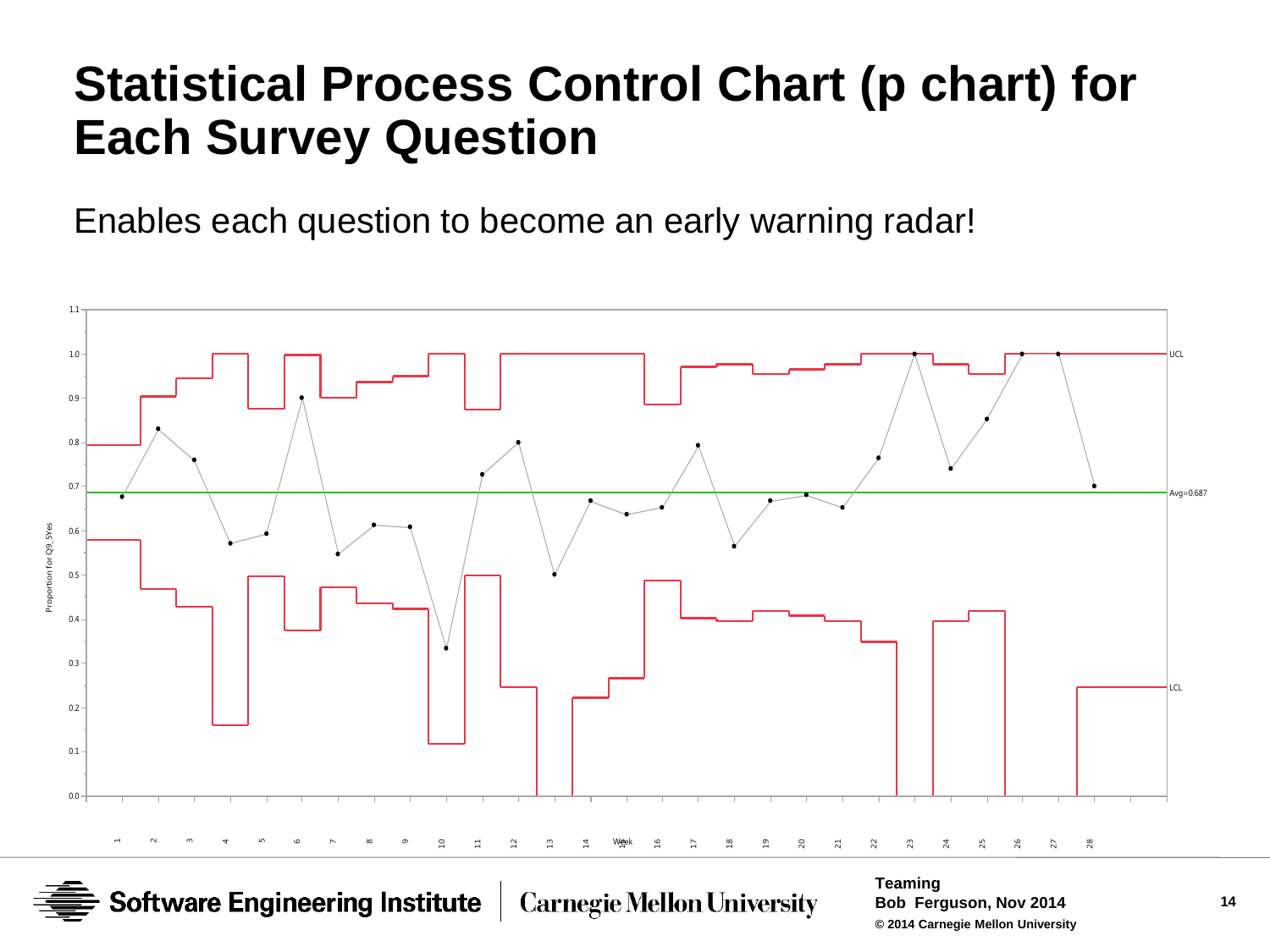# **Future Work**

#### Improve decision-making and intervention

- Trim uninteresting or non-value added questions from survey.
- Transition from binary (yes/no) to scaled responses for more robust analysis.
- Implement more robust statistical (structural equation) model for outcomes of perceived cost, schedule and quality
- Collect actual outcome measure data and repeat statistical analysis.

#### Develop materials for broader use and more specific questions

• Encourage other teams and organizations to use these survey questions and share data for benefit of community benchmarks and heuristics for superior team performance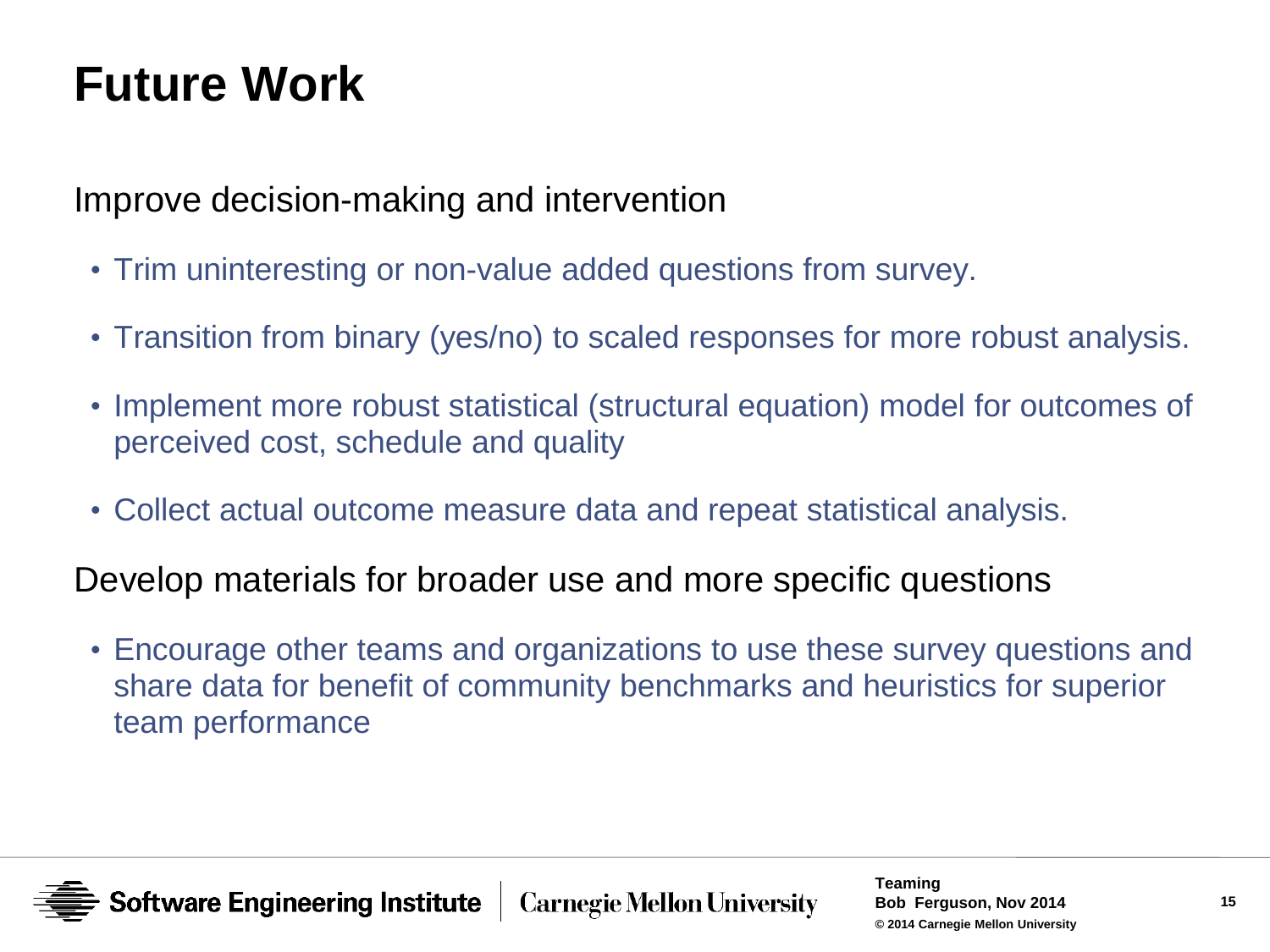

**Software Engineering Institute Carnegie Mellon University**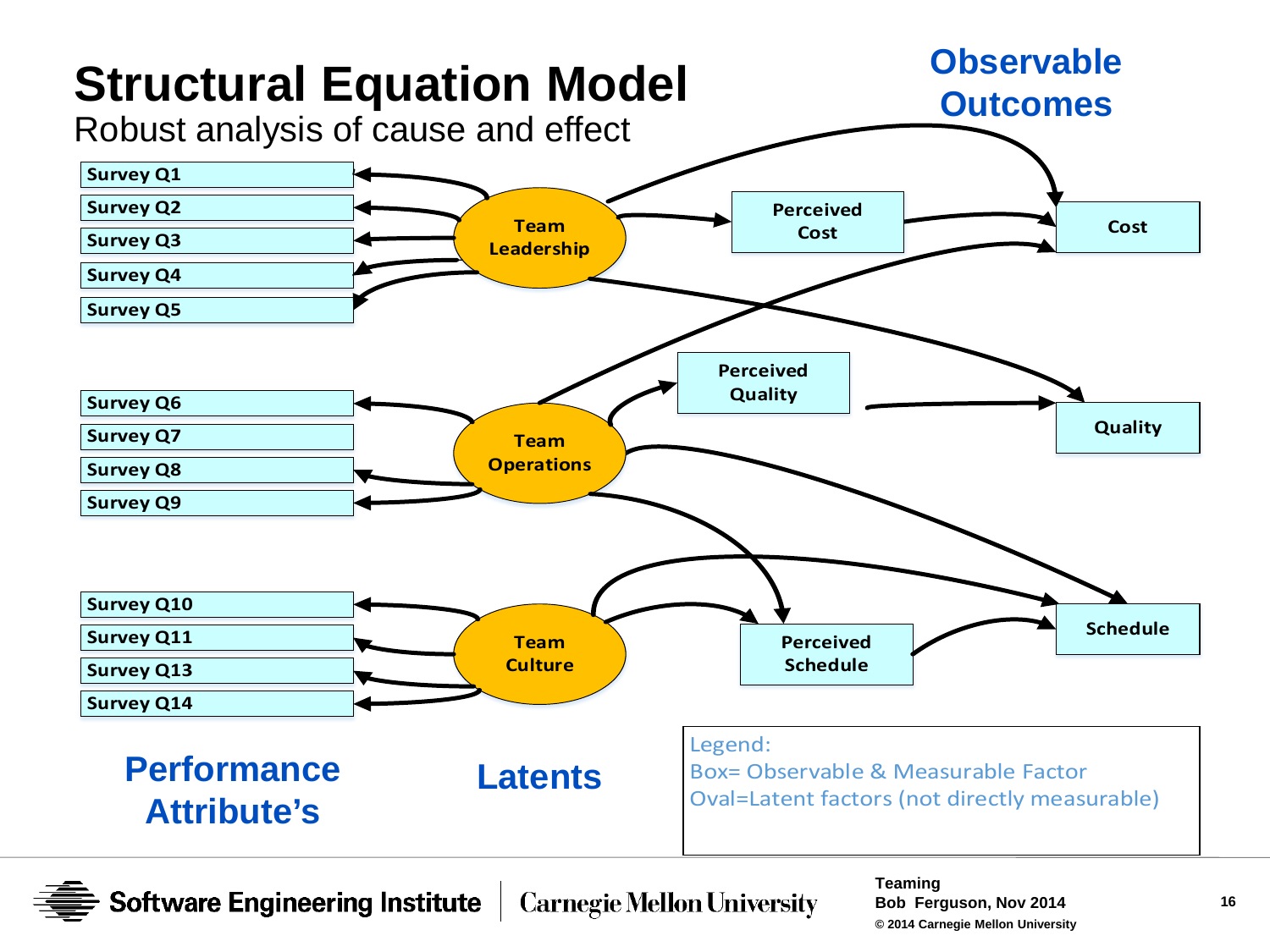## **Summary**

Survey approach appears to be feasible from both response rates, data collection and value-added results of significant factors

More time needed to demonstrate ability of the control charts to provide valuable early warning on changes in team operations

Other services are showing interest in these survey questions and have begun the journey of implementing the survey questions

Expect cross service benchmarks to share next year!

Over time, results could serve to improve TSP Coach training